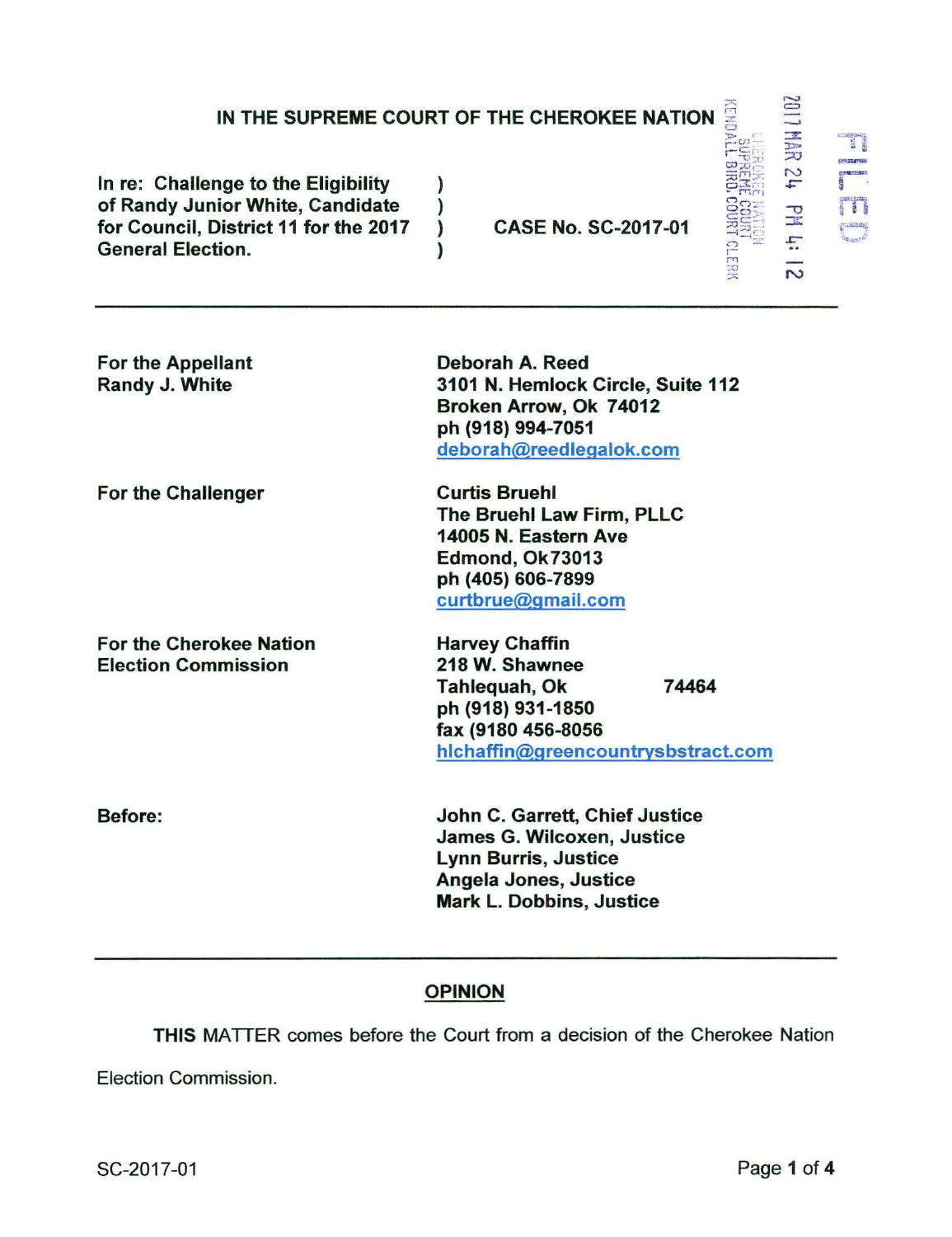On February 9, 2017, Randy White filed his Declaration of Candidacy for District 11 of the Cherokee Nation Tribal Council. On February 15, 2017, Chance Hayes, a tribal member, registered to vote in District 11 filed a challenge to White's candidacy for the reason that he was not Cherokee by blood. The next day, the Election Commission, issued formal notice of the challenge to White and ultimately determined him ineligible to run for office as he has no Cherokee blood. Records of the Department of the Interior show White is a Cherokee (AS.). The A.S. refers to his citizenship status as Adopted Shawnee.

The dispute here centers on the distinction between eligibility for citizenship and eligibility for elected office. The March 3, 2007, amendment to the 1999 Constitution, Article IV, Section 1, recognizes three separate groups as citizens of the tribe:

> Notwithstanding any provisions of the Cherokee Nation Constitution approved on October 2, 1975, and the Cherokee Nation Constitution ratified by the people on July 26, 2003, upon passage of this Amendment, thereafter citizenship of the Cherokee Nation shall be limited to those originally enrolled on, or descendants of those enrolled on, the Final Rolls of the Cherokee Nation, commonly referred to as the Dawes Rolls, for those listed as Cherokees by blood, Delaware Cherokees pursuant to Article II of the Delaware Agreements dated the 8<sup>th</sup> day of May, 1867, and the Shawnee Cherokees pursuant to Article Ill of the Shawnee Agreement dated the 9<sup>th</sup> day of June, 1869.

It is evident that Cherokee Shawnees and Cherokee Delawares are citizens by virtue of historical agreements - not by Cherokee blood. In Allen v. Cherokee Nation Tribal Council, et al., JAT-04-09 (2006), this Court held that Cherokee Delawares and Cherokee Shawnees are citizens by adoption not Cherokee blood, "The Delaware and Shawnee, like the Freedmen, are citizens of the Cherokee Nation by adoption only." p.

8.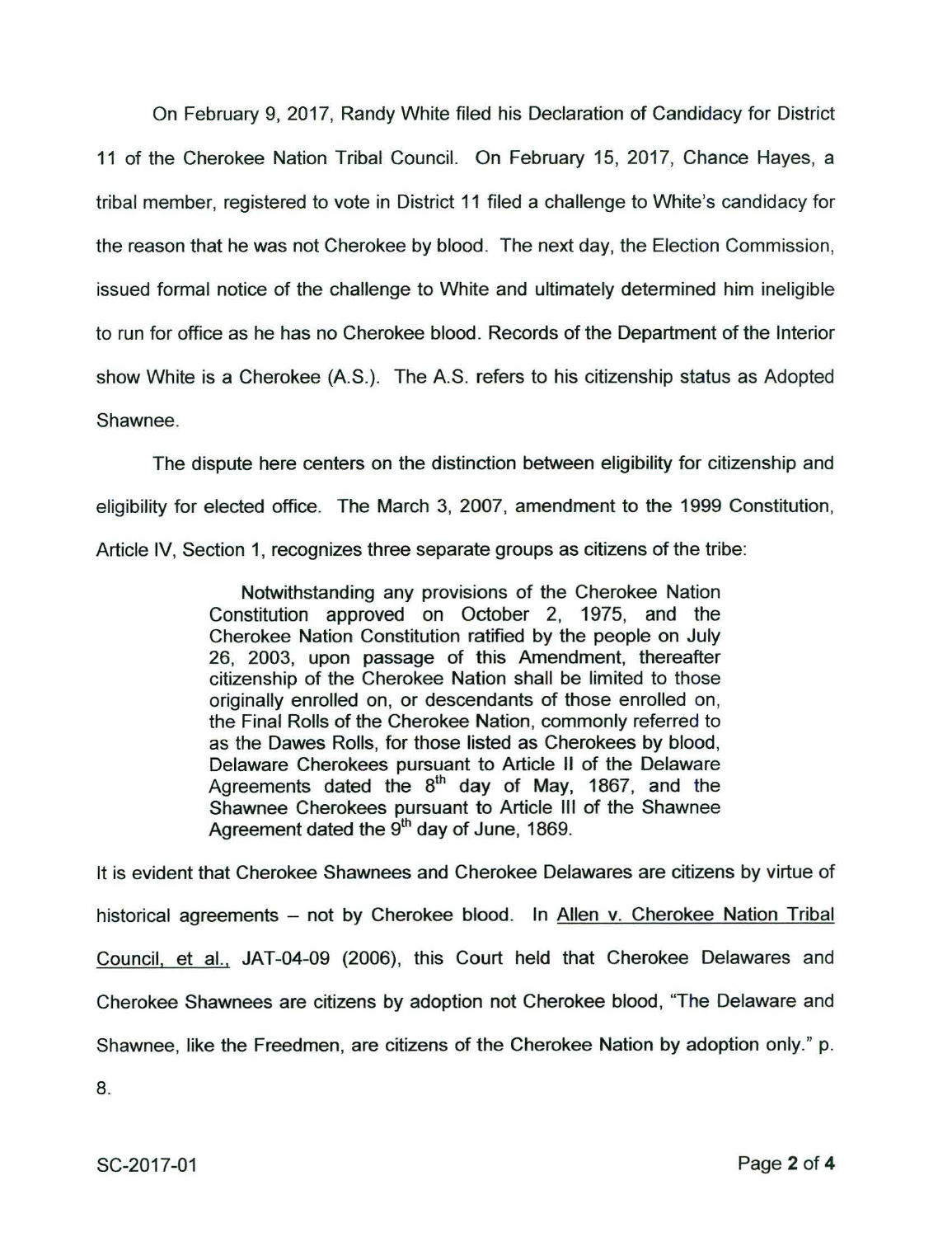The ultimate issue of eligibility for office was also determined in Allen:

The only time a legal right, under Cherokee law, depends on Cherokee blood, is when a person decides to run for elected office. In that instance, we rely on the blood degree findings of the Dawes Commission to make sure our Principal Chief and Council members are Cherokee citizens by blood. This guarantees Cherokee control of government, but that government is ultimately elected by a larger and more diverse constituency of citizens. p. 9

While various amendments to Cherokee law have been passed over the years since the adoption and ratification of the present Constitution  $-$  no changes have been made to Article IV, Section 3 requiring that council members be "citizen(s) by blood of the Cherokee Nation ... " That constitutional requirement has remained the same since ratification of the new Constitution in 2003 as confirmed by this Court's decision in Allen.

The decision of the Cherokee Nation Election Commission's decision of February

## 23, 2017, is **HEREBY AFFIRMED.**

Dated this 24<sup>th</sup> day of March, 2017.

James G. Wilcoxen, Justice

John C. Garrett, Chief Justice

Concurring:

Lynn Duris